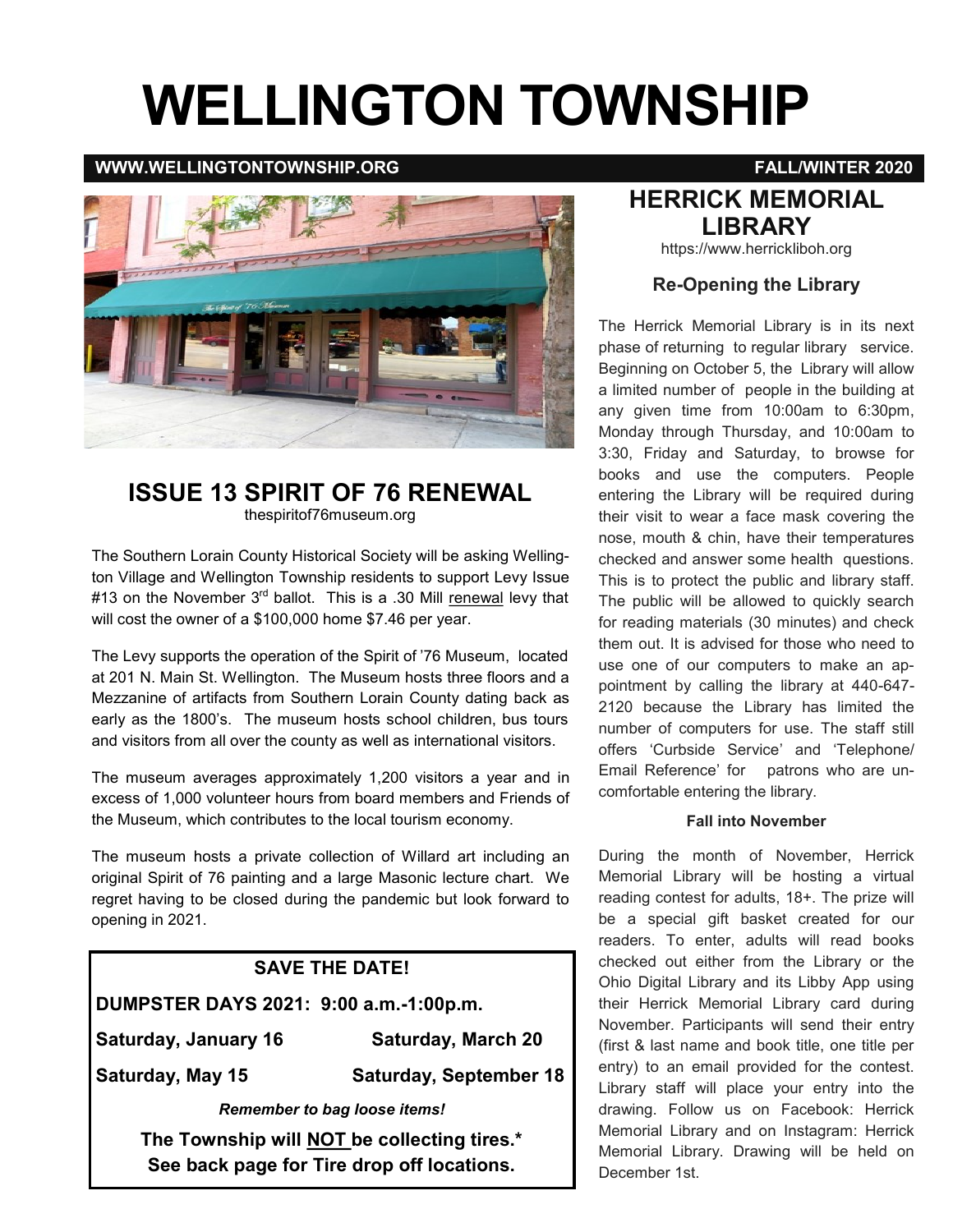# **South Lorain County Ambulance District Covid-19**

Over the past three years, your ambulance district has seen tremendous growth in run volume. In 2017 our District did 1219 calls. 2019 saw almost 2000 calls to the residents to our District. I can't explain the dramatic increase in activity. I do believe that our residents know we are there to help them not only on emergency runs but to help them with their everyday activities such as assisting them if they fall or helping them transfer from their car to their house. This helps them to remain independent in their life. Retaining dignity and independence. We have our own opioid problem in the District as any other community. This has also been a problem for EMS and Police. Covid 19 has created additional stressors to our residents and staff. We have trained and to care for all residents to keep our residents and staff safe. We have seen a spike in mental health issues due to the Pandemic. At the end of the day, we take care of our residents whenever and wherever they need help. This is our mission and it will not change.

SLCAD is a high level functioning EMS system. We have evolved into one of the premier services in the state. Our medical protocol enables us to provide many lifesaving therapies well before the patient reaches the hospital. SLCAD is not an urban EMS service. We do not have a hospital 5 minutes away. Having the capabilities we provide ensures excellent care and also helps reduce costs by decreasing time in the hospital once the patient arrives. Decreased hospital stays means decreased costs to our residents and we are very proud of that.

There are few if any EMS services that train the way we do. Every day we have training sessions for the on duty crew. These are realistic patient simulations scenarios. We debrief and learn from every session we have. Monthly, we have nationally recognized speakers come to Wellington to train our staff. I do not know of anyone that conducts their training in this manner.

We have a new Medical Director! We will miss Dr. Bowen and wish him all the best in his retirement. Dr. Brian Miller comes to us from Metro Health Medical Center. Dr. Miller completed his residency in Emergency Medicine and an EMS Fellowship. He is co-medical director for Cleveland EMS. Dr. Miller is very familiar with rural EMS coming from Millersburg, Ohio. We are extremely happy and blessed to be working with him.

SLCAD appreciates the support from our residents. We are saddled with the responsibility of the care of you and your loved ones. We take this very seriously and strive to and exceed expectations while providing excellent patient care. There is so much we do I can't put in this update. Stop by and see what we are doing anytime.

Be safe,

Skip Gentry, R.N., CFRN, EMT-B Executive Director South Lorain County Ambulance District



#### *If you have questions about COVID call:*

Lorain County Public Health at 440-322- 6367 weekdays 8:00am -4:30 pm or The Ohio Department of Health daily at 1-833-427-5634 ( 9:00 am - 8:00 pm)

#### *Manage anxiety & stress related to COVID*

Get support from the mental health COVID CareLine for Ohioans from the Ohio Department of Mental Health & Addiction Services:

> **Call 1-800-720-[9616,](tel:18007209616) or Text "4HOPE" to 741 741**

#### **NORD CENTER**

#### **Warm Line: 1-800-888-6161**

Limited hours, typically afternoons and evenings of weekdays. This confidential, consumer-run telephone service providing peer support, resource referrals, nonjudgmental listening, and shared experiences of hope and recovery to anyone who calls. The Warm Line is perfect for those just needing someone to talk to who understands what they are going through. https://www.nordcenter.org/warmline/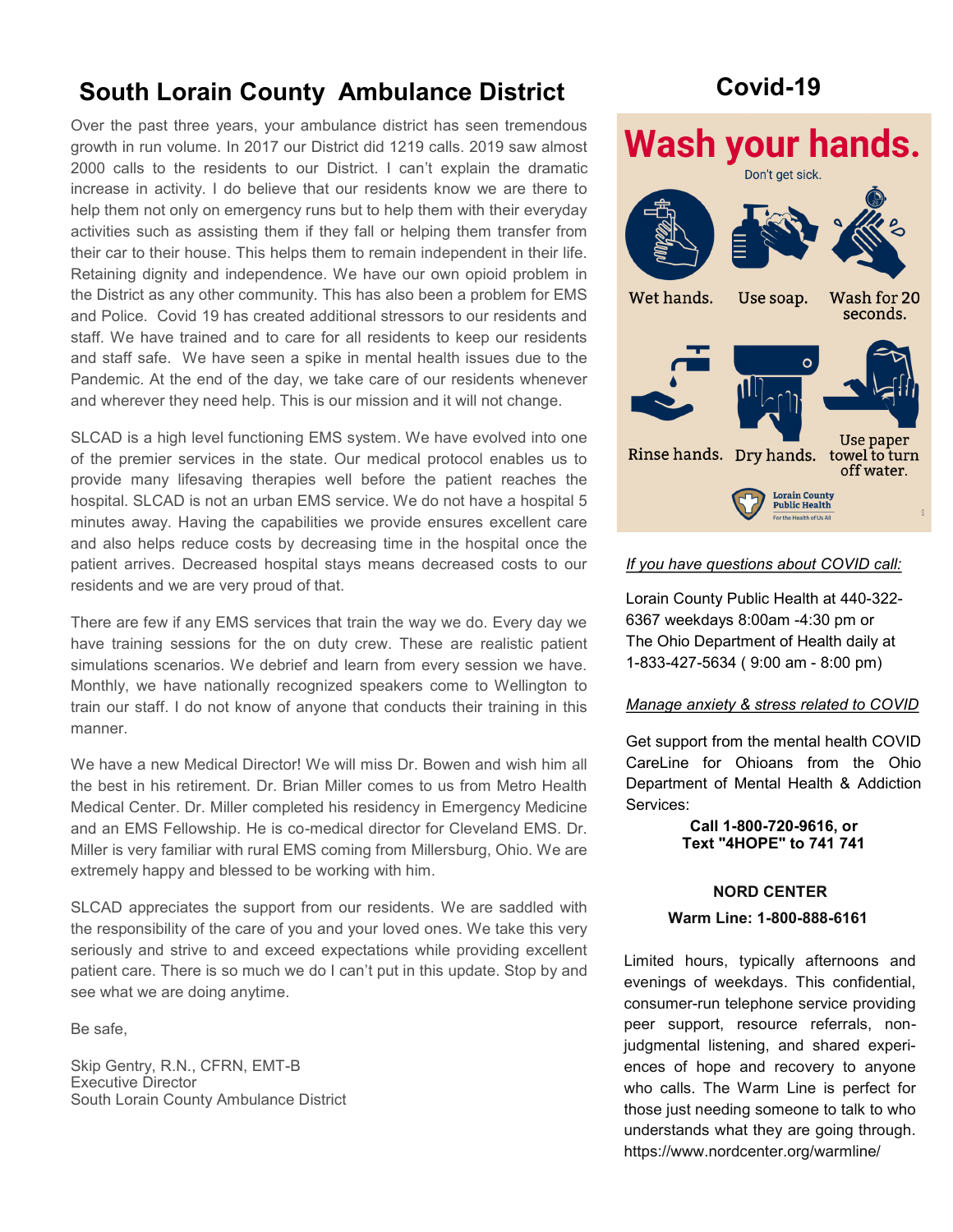## **Wellington Fire District**

Help Us, Help You

One of the most dangerous activities your first responders are involved in, is simply RESPONDING to and from an emergency call. Operators of emergency vehicles are responsible for the safety of their crew, as well as the public who they share the road with. The difference in the types of vehicles is what makes that job more difficult.

Your typical passenger vehicle weighs on average, 3,500 pounds. Many of the safety features you have in your vehicle, also exist in fire trucks and ambulances, as well. However, the difference between emergency vehicles and standard passenger vehicles is simply the weight of each. The average ambulance, with its crew and equipment, weighs nearly three times the weight of your vehicle. A typical fire truck…over 50,000 pounds ! Stopping YOUR vehicle takes planning and quick reactions……...stopping a 50,000 pound vehicle; much more planning and certainly much more distance.

The State of Ohio, like most states, has laws that help alleviate the danger for all drivers by establishing rules for drivers when confronted with emergency vehicles. *"On the approach of a public safety vehicle with at least one flashing, light and an audible signal by siren, the driver of every other vehicle MUST yield the right of way, immediately drive to the edge or curb clear of any intersection, and stop until the vehicle has passed."* This "opens" the road, making it safer to operate the emergency vehicle. Simply put, "For Sirens and Lights, Move to the Right".

Again, help us, help you by making our trip safer and allowing us to respond safely.

Assistant Chief Bill Brown, B.A., OFE VI Wellington Fire District

# Lopain County<br>*Office On Aging* Southern Satellite Office (SSO)

### **Contact Us**

**Trustees:** 

**Fred Pitts 216-780-4609 Leroy Brasee 440-213-4035 Nancy Fisher 440-610-9092**

**Fiscal Officer:**

**Virginia Haynes 440-647-7194**

**Zoning Inspector:**

**Steve Majesky 440-787-7180**

**Fire District:** 

**440-647-2245**

**Ambulance District: 440-647-5803**

**Sheriff's Office: 440-329-3752**

*\*For emergencies dial 9-1-1*

Lorain County Office on Aging, SSO serves the Townships of Wellington, Brighton, Huntington, Penfield, Pittsfield, and Rochester and the Villages of Rochester and Wellington.

The agency provides: Social Work Support Services, Home Delivered Meals, Transportation to Healthcare Appointments, Housekeeping Services, Aging and Disability Resource Center, Emergency Food Pantry, and the Kinship Caregiver Program.

We are always seeking volunteers to assist our at home neighbors with the Home Delivered Meals Program and Transportation Programs.

Please contact us at 440-647-0777 for services or volunteering inquiries.